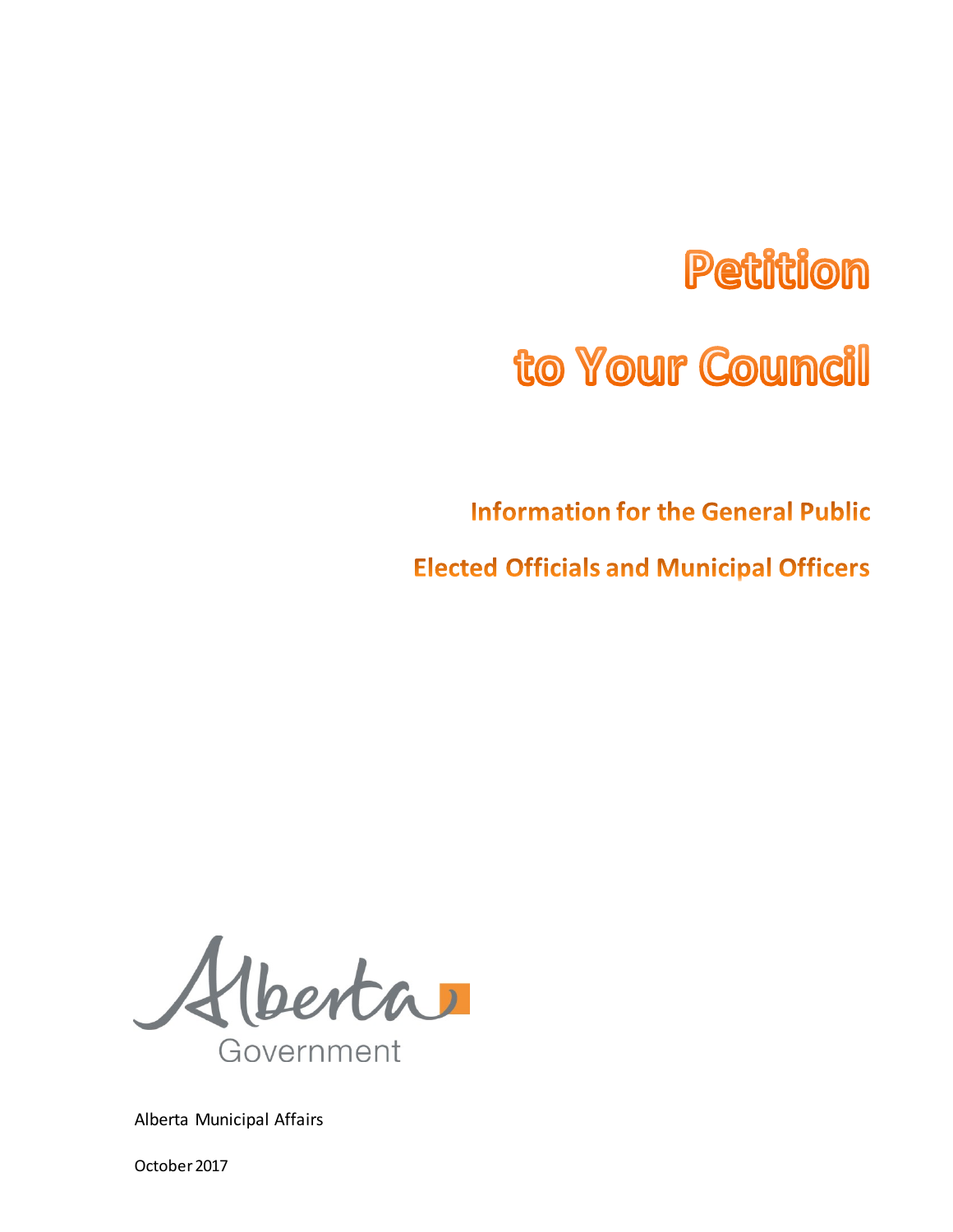**Municipal Capacity Building, Municipal Capacity and Sustainability Branch Petition to Council – Information for the General Public, Elected Officials and Municipal Officers Alberta Municipal Affairs ©2017 Government of Alberta**  www.municipalaffairs.alberta.ca

**ISBN 978-1-4601-3631-7 (PDF)**

**Printed in Canada**

*The contents of this publication are intended to provide general information. Readers should not rely on the contents herein to the exclusion of independent legal advice.*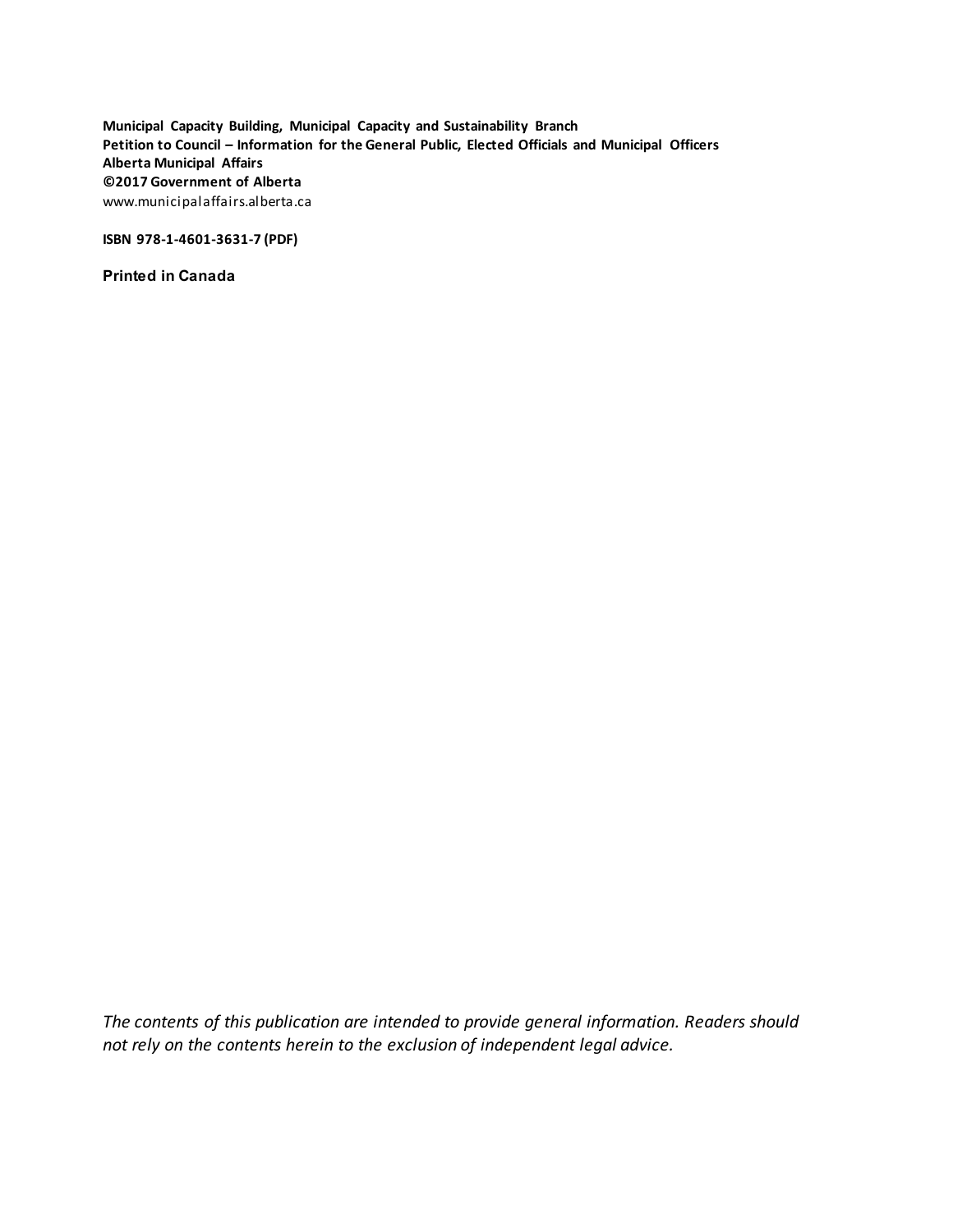#### **Contents**

| 1.  |  |
|-----|--|
| 2.  |  |
| 3.  |  |
| 4.  |  |
| 5.  |  |
| 6.  |  |
| 7.  |  |
|     |  |
|     |  |
| 8.  |  |
| 9.  |  |
| 10. |  |
| 11. |  |
| 12. |  |
| 13. |  |
| 14. |  |
| 15. |  |
| 16. |  |

Appendix A - Reference to Petitions - MGA

Appendix B - Witness Checklist

Appendix C - Representative of Petitioners Checklist

Appendix D - Petitions by Electors

Appendix E - Affidavit of Witness

Appendix F - Statement of Representative of Petitioners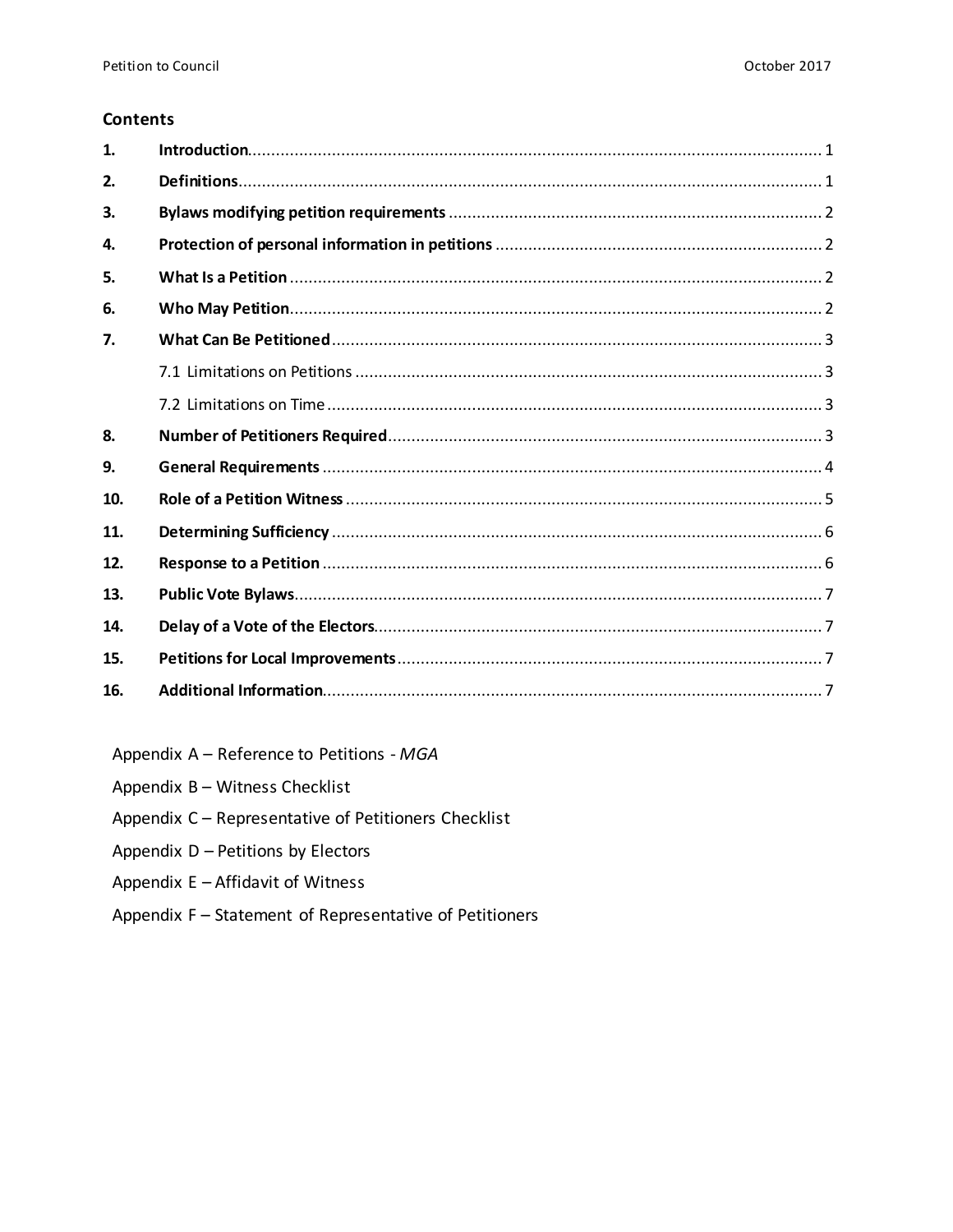## <span id="page-3-0"></span>**1. Introduction**

The intent of this document is to identify those areas of the *Municipal Government Act (MGA)* relating to petitions to council, and to supplement and explain the petitioning requirements. **This is not a legal document.** It is only a brief summary of the petitioning requirements. **Do not** base your decisions on this summary alone, but use it in conjunction with the appropriate legislation, including a municipal bylaw.

Appendix A is a listing of the applicable references to petitions within the *MGA*. Copies of the *MGA* and *Local Authorities Election Act* can be obtained from the Queen's Printer bookstore.

Queen's Printer Bookstore Suite 700; Park Plaza Building 10611 - 98 Avenue NW Edmonton, AB T5K 2P7 **Phone:** 780-427-4952 **Fax:** 780-452-0668 **Email:** [qp@gov.ab.ca](mailto:qp@gov.ab.ca)

It is also very important that you **contact your municipal office** to obtain a copy of any municipal bylaw to ensure you are meeting the requirements that apply to a petition to the council of your municipality.

This document is only a guide to the legislation. Consult your solicitor for advice on specific situations.

## <span id="page-3-1"></span>**2. Definitions**

| <b>Bylaw</b> | means a bylaw modifying petition requirements as<br>described in section 226.1 of the MGA.                                                                         |
|--------------|--------------------------------------------------------------------------------------------------------------------------------------------------------------------|
| CAO          | means the Chief Administrative Officer of the municipality<br>as defined in section 1 of the Municipal Government Act<br>(MGA).                                    |
| <b>CEO</b>   | means the Chief Elected Official of the municipality as<br>defined in section 1 of the MGA.                                                                        |
| Council      | means the elected council of a municipality as defined in<br>section 1 of the MGA.                                                                                 |
| Elector      | means a person who is eligible to vote in an election as<br>defined in section 1 of the MGA and sections 1 and 12 of<br>the Local Authorities Election Act (LAEA). |
| LAEA         | refers to the Local Authorities Election Act, Chapter L-21 of<br>the Statutes of Alberta 2000, and amendments thereto.                                             |
| MGA          | refers to the Municipal Government Act, Chapter M-26 of the<br>Statutes of Alberta 2000, and amendments thereto.                                                   |
| Petition     | is a formal request to Council signed by a required number<br>of electors.                                                                                         |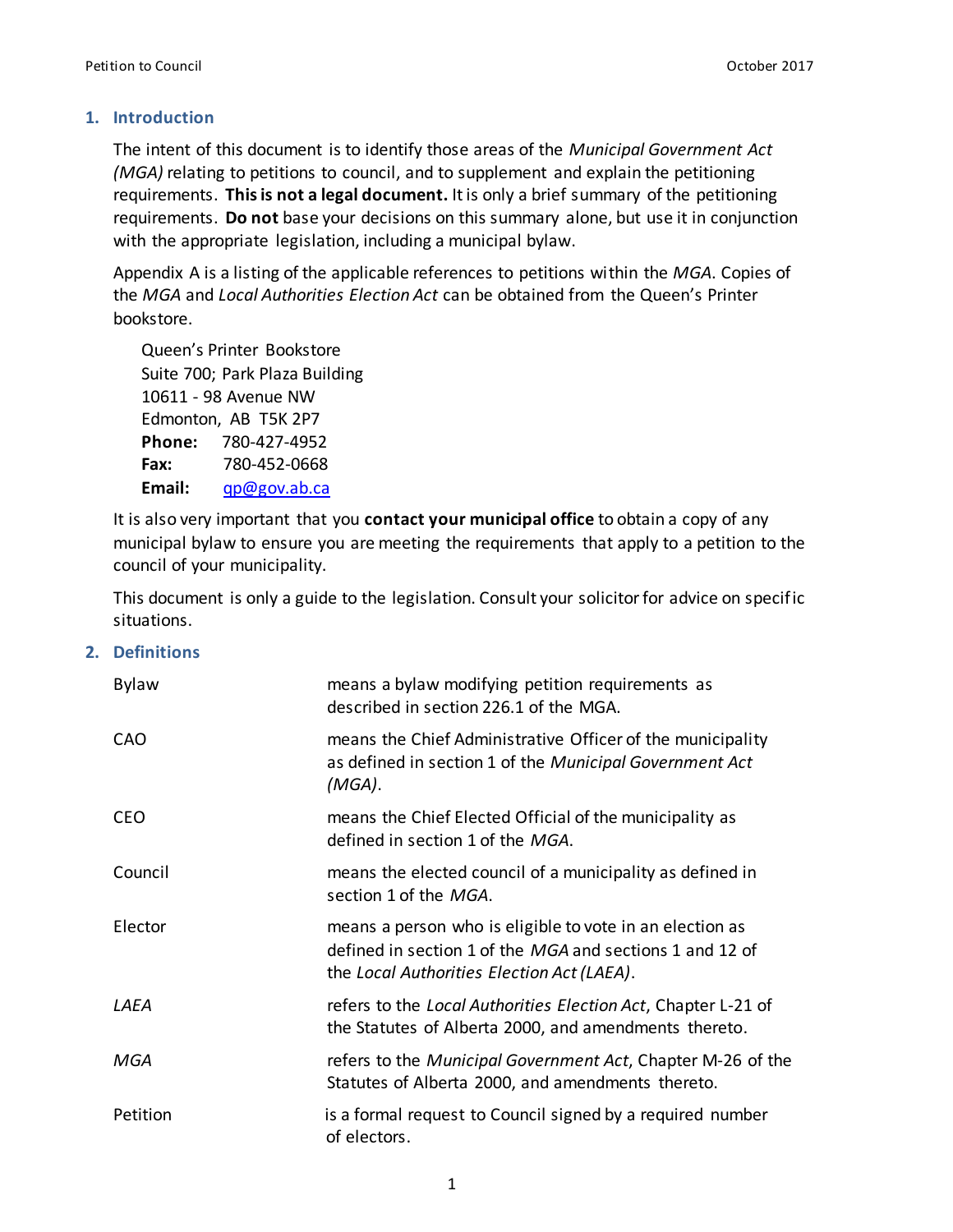| Petitioner               | is an elector as defined in section 1 of the MGA and sections 1 and 12<br>of the LAEA who signs a petition.                                                                                                                                                                                                                                                                                                                                                         |
|--------------------------|---------------------------------------------------------------------------------------------------------------------------------------------------------------------------------------------------------------------------------------------------------------------------------------------------------------------------------------------------------------------------------------------------------------------------------------------------------------------|
| <b>RSA</b>               | Revised Statutes of Alberta                                                                                                                                                                                                                                                                                                                                                                                                                                         |
| Summer village residence | means a parcel of land having at least one building the whole or<br>any part of which was designed or intended for, or is used as, a<br>residence by one person or as a shared residence by 2 or more<br>persons, whether on a permanent, seasonal or occasional basis.<br>For the purposes of the definition of "summer village residence"<br>"building" includes a manufactured home, mobile home,<br>modular home or travel trailer but does not include a tent. |
| "The Act" or "Act"       | refers to the Municipal Government Act (MGA).                                                                                                                                                                                                                                                                                                                                                                                                                       |
| Witness                  | means an adult person who claims that he or she was<br>personally present and saw the signatory sign his or her<br>name on the petition.                                                                                                                                                                                                                                                                                                                            |

## <span id="page-4-0"></span>**3. Bylaws modifying petition requirements**

Section 226.1(1) allows a council of a municipality to pass a bylaw changing certain requirements stated under sections 219 to 226 and 233(2) of the MGA. A council can now:

- (a) reduce the number of signatures required in section 223(2) for petitions to the council;
- (b) allow petitioners to remove their names from petitions to the council by filing a statutory declaration with the CAO within 14 days of filing;
- (c) provide for petitions to the council to be signed electronically and modify the requirements in sections 224(2) and (3) and 225(3) to the extent the council considers necessary or appropriate for that purpose;
- (d) provide for petitions to be filed with the CAO electronically; and
- (e) extend the time provided in section 233(2) for filing petitions to the council with the chief administrative officer.

This bylaw cannot be petitioned and must not take effect until 90 days after it is passed.

## <span id="page-4-1"></span>**4. Protection of personal information in petitions**

Personal information contained in a petition must not be disclosed to anyone except the CAO and the CAO's delegates, and must not be used for any purpose other than validating the petition.

The minimal disclosure that occurs during the collection of signatures is not considered to be a breach of privacy.

Every page of a petition must contain an identical statement outlining the above information

#### <span id="page-4-2"></span>**5. What Is a Petition**

A petition, within the context of this document and the *MGA*, is a formal request to those in authority for an action to be taken.

#### <span id="page-4-3"></span>**6. Who May Petition**

Only the electors of a municipality are eligible to be petitioners. See section 222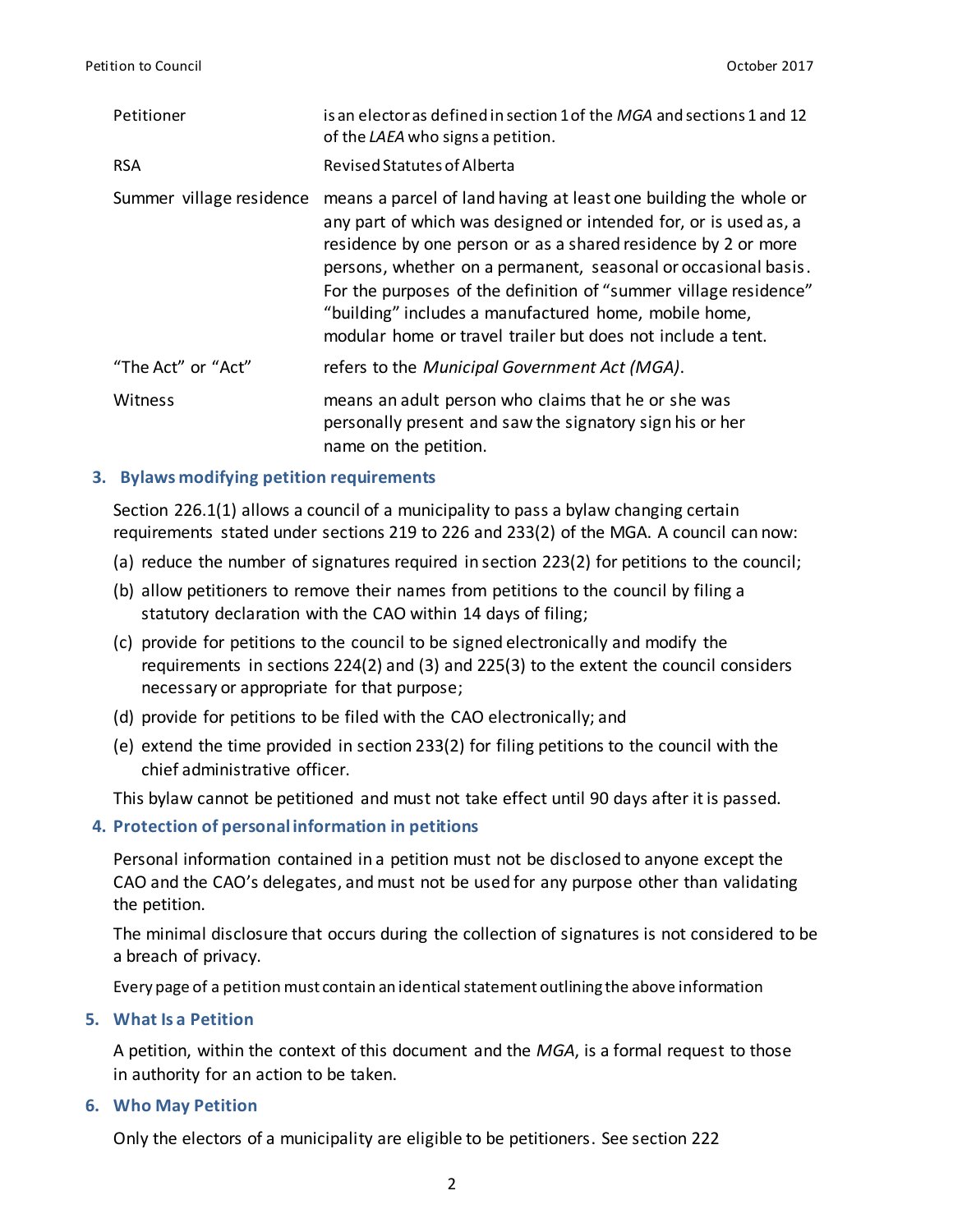of the *MGA*. Please refer to sections 12 and 47(1) of the *LAEA* to determine eligibility.

The only exception to the above is where the owners of property can petition in regard to local improvements. See sections 392, 393, and 408 of the *MGA*.

# <span id="page-5-0"></span>**7. What Can Be Petitioned**

Section 232(1) of the *MGA* states that electors may petition the locally elected council for a new bylaw or to amend or repeal an existing bylaw or resolution on any matter within the jurisdiction of the council under the *MGA* or any other enactment, subject to some limitations.

Locally elected councils may also be petitioned to hold a public meeting (s. 229), for a public vote on an advertised bylaw or resolution (s. 231), or for local improvements (s. 393).

Please see Appendix A for a complete list of *MGA* sections pertinent to petitions.

# <span id="page-5-1"></span>**7.1 Limitations on Petitions**

Section 231(1) prohibits petitions for a vote on proposed planning, development, and road closure bylaws and resolutions even though they are advertised.

Section 232(2) of the *MGA* prohibits petitions for new bylaws or against existing bylaws or resolutions under Part 8 (Financial Administration), Part 9 (Assessment of Property), Part 10 (Taxation), Part 17 (Planning and Development) and Part 17.2 (Intermunicipal Collaboration). As well, sections 408 and 409 prohibit petitions against necessary local sewer improvements and private connections to water and sewer improvements.

## <span id="page-5-2"></span>**7.2 Limitations on Time**

Petitions for a vote on other bylaws or resolutions that must be advertised must be submitted to the municipal CAO within a specified time period. A petition to council for a vote of the electors on a proposed bylaw under Part 8 (Financial Administration) is not deemed to be sufficient unless it is filed with the CAO within 15 days of the last date on which the proposed bylaw or resolution is advertised. See section 231(3) of the *MGA*.

A petition to council for a vote of the electors on a proposed bylaw or resolution that is required to be advertised by another part of the *MGA*, or another enactment, is not deemed to be sufficient unless it is filed with the CAO within 60 days of the last date on which the proposed bylaw is advertised. See section 231(4) of the *MGA.*

# <span id="page-5-3"></span>**8. Number of Petitioners Required**

A petition is sufficient if it meets the requirements of sections 222 to 226 or, where those requirements are modified by a municipal bylaw under section 226.1.

The minimum number of petitioners required is substantial, but the specific number varies in relation to the purpose and nature of the petition.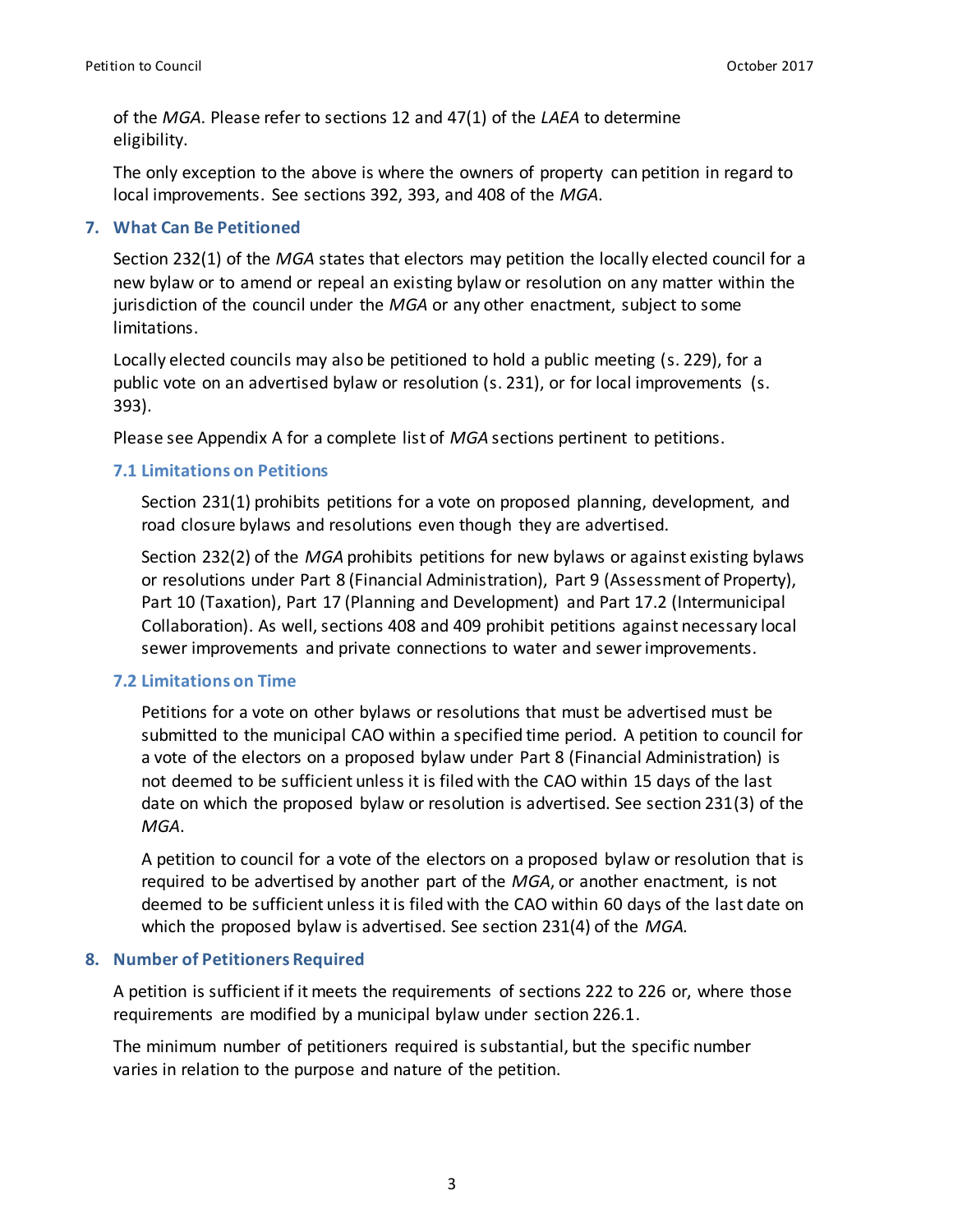| <b>MGA Section</b> | Purpose of Petition                                                                                                                                                                 | Population Requirement                                                                                                                                                                                              |
|--------------------|-------------------------------------------------------------------------------------------------------------------------------------------------------------------------------------|---------------------------------------------------------------------------------------------------------------------------------------------------------------------------------------------------------------------|
| Section 223        | New bylaw<br>Amend or repeal an<br>existing bylaw or resolution<br>subject to some limitations<br>Public meeting<br>Public vote on an<br>advertised bylaw or<br>resolution (s. 231) | Electors numbering at least 10% of<br>the municipality's population or in<br>the case of summer village,<br>**electors equal to at least 20% of<br>the number of summer village<br>residences.                      |
| Section 392        | Local Improvements                                                                                                                                                                  | 2/3 of the owners who would be<br>liable to pay the local improvement<br>tax and the owners who sign<br>represent at least 1/2 of the value of<br>the assessments for the land on<br>which the tax will be imposed. |

\*\* This means the number of parcels with residences. Summer village residence is defined at the beginning of this document. The total number of summer village residences can be found on the Municipal Affairs website, on the statistical information page for each summer village.

Elector is defined in Sections 12, 47 and 48 of the *LAEA.* 

## <span id="page-6-0"></span>**9. General Requirements**

The general requirements for a petition are contained in section 224 of the *MGA*. Each page of the petition must contain an identical statement of the purpose of the petition. The wording of a petition is very important. It is recommended that legal or professional assistance be obtained to draft a petition. Witness affidavits must be included with the petition when filed with the CAO. Each page must also contain an identical statement on the protection of personal information.

The petition must include, for each petitioner:

- (a) the printed surname and printed given names or initials of the petitioner,
- (b) the signature of the petitioner,
- (c) the street address of the petitioner (a "Rural Route" or "Post Office Box" address is not sufficient), or the legal description of the land on which the petitioner lives, (c.1) the petitioner's telephone number or e-mail address, if any, and
- (d) the date on which the petitioner signs the petition.

The signature of an adult witness must be included next to each petitioner's signature. Each witness must also take an affidavit that, to the best of the person's knowledge, the signatures witnessed are those of the persons entitled to sign the petition. A witness should be aware of any requirements modified by a municipal bylaw under section 226.1.

A sample petition format is attached as Appendix D.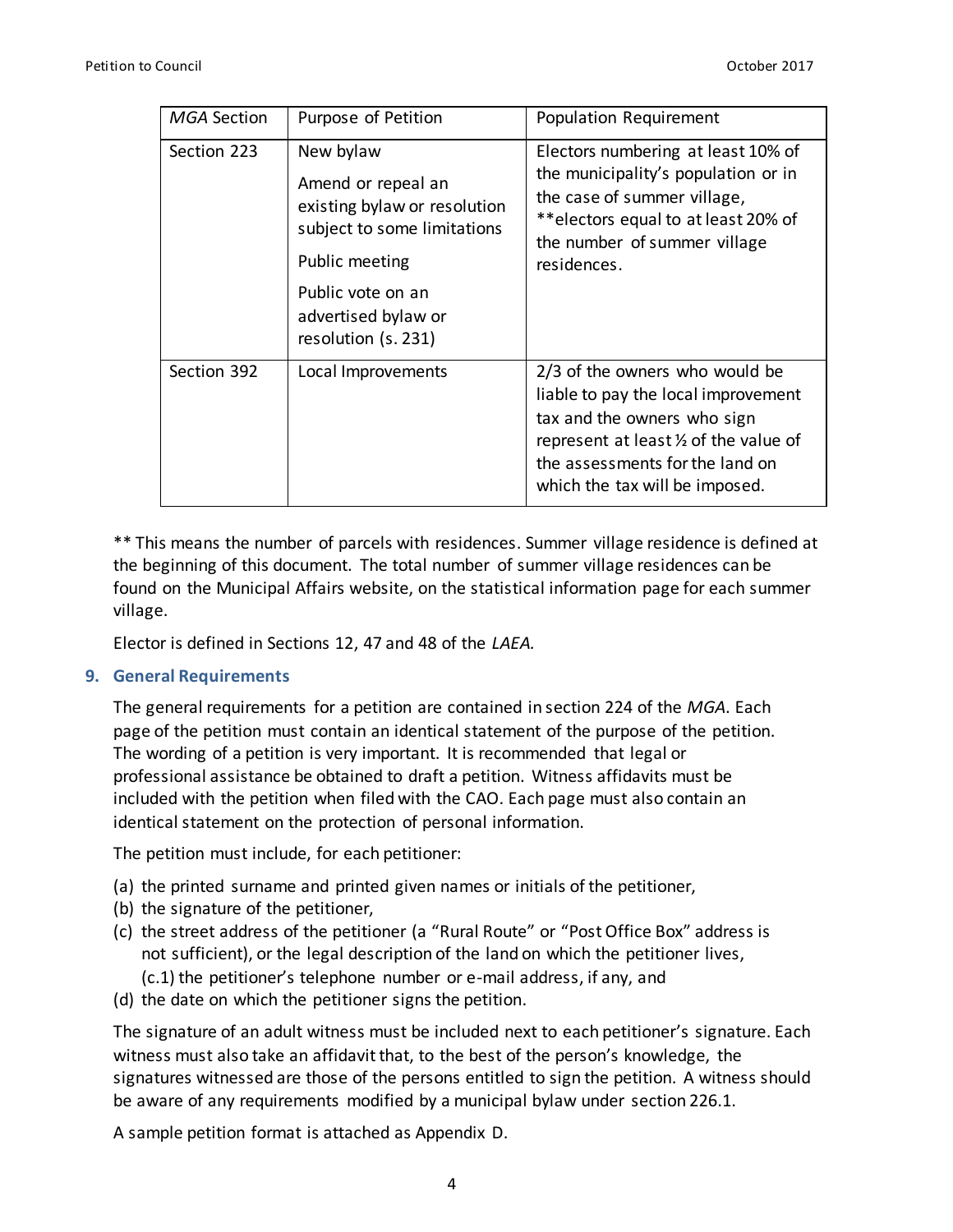#### <span id="page-7-0"></span>**10. Role of a Petition Witness**

As a witness to the petitioner's signature, it is your responsibility to determine that each person signing the petition is eligible to do so.

This requires you to determine, at a minimum, that the petitioner is an eligible voter as described in sections 12 and 47 of the *LAEA*.

The basic requirements are:

Section 47(1) A person is eligible to vote in an election held pursuant to this Act if the person

- (a) is at least 18 years old,
- (b) is a Canadian Citizen, and
- (c) has resided in Alberta for the 6 consecutive months immediately preceding election day and the person's place of residence is located in the area on election day.

In the case of a petition, section  $47(1)(c)$  is intended to mean that they do live in the municipality and could vote in an election in that municipality.

Section 12(1)(b) of the *LAEA* outlines the voter requirements for a resident of a summer village as:

- (i) the person is eligible to vote under section 47.
- (ii) the person is 18, a Canadian citizen and is named on a certificate of title as the person who owns property with the summer village , or
- (iii) the person is 18 a Canadian citizen and is the spouse or adult interdependent partner or a person referred to in subclause (ii).

As a witness, you must be present and see the person sign the petition document.

A checklist for the petition witness is attached as Appendix B.

A sample witness affidavit is attached as Appendix E.

Upon completion of the petitioning process, and prior to submission, signed affidavits from each witness, and a signed statement of the Representative of the Petitioners must be attached to the petition.

A sample is attached as Appendix F.

The statement must state:

- (a) that the person named in the statement is the representative of the petitioners, and
- (b) that the council may direct any inquiries about the petition to the representative.

Be aware of the time constraints mentioned earlier that a petition must be submitted no later than 15 days after the date of the last advertisement for financial bylaws and resolutions and no later than 60 days after the date of the last advertisement for other bylaws and resolutions. Also note that petitioners cannot sign the petition more than 60 days before the petition is filed.

A final checklist for the representative of the petitioners is attached as Appendix C.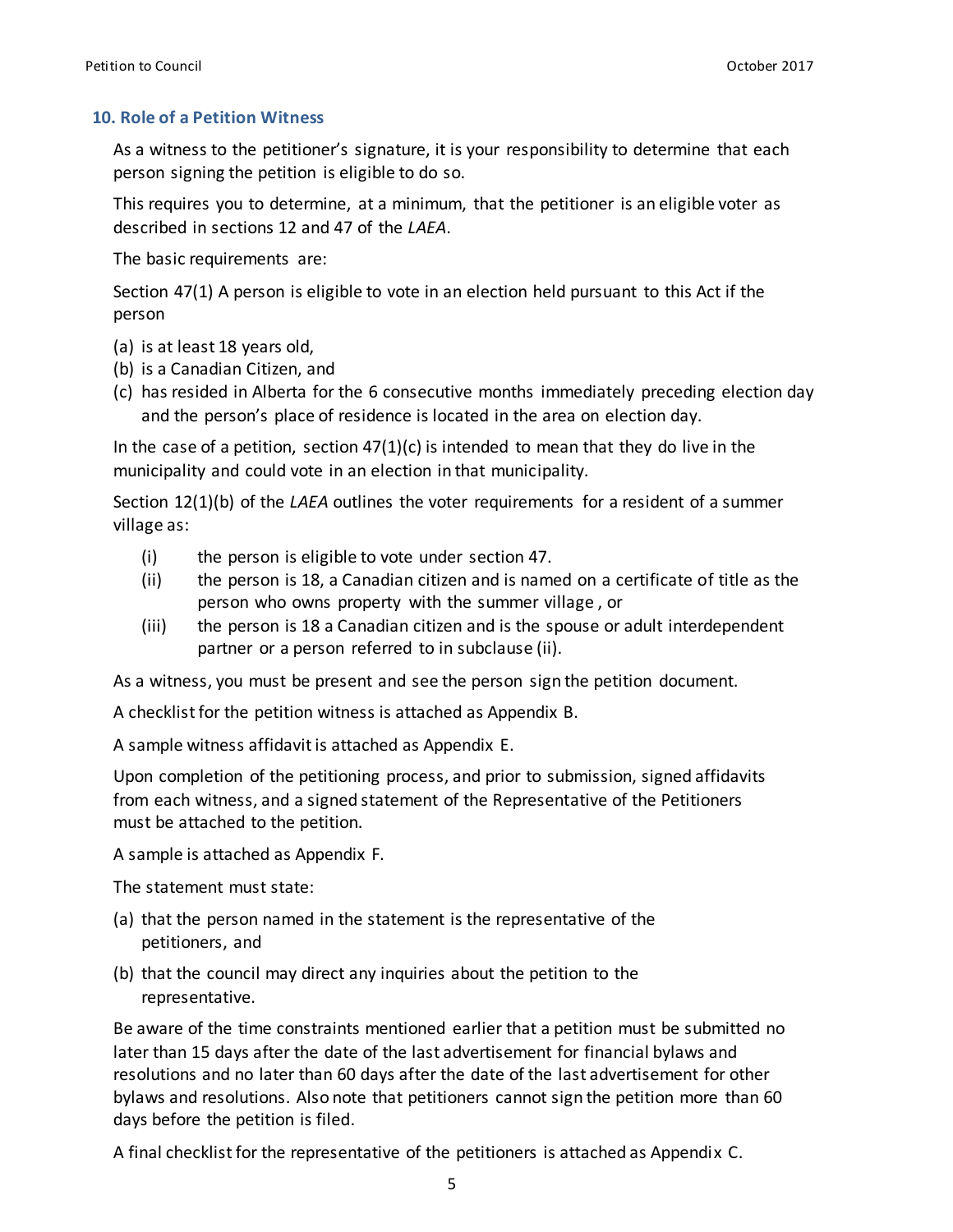# <span id="page-8-0"></span>**11. Determining Sufficiency**

A petition to council is filed with the CAO of the municipality, who is responsible for determining the sufficiency of the petition in accordance with section 225 of the *MGA*.

Names cannot be added or removed from a petition once it has been filed with the CAO. See section 225(2) of the *MGA* unless council has passed a bylaw under section 226.1 allowing it.

The CAO must not count any names that do not comply with the requirements for a petition. These include:

- a) a signature that is not witnessed,
- b) each page of the petition must have an identical purpose statement,
- c) a petitioner whose printed name is not included or is incorrect,
- d) a petitioner whose street address or legal description of land is not included or is incorrect,
- e) if the date of signing is not included
- f) when a petition is restricted to certain persons,
	- (i) who is not one of those persons, or
	- (ii) whose qualification as one of those persons is not, or is incorrectly, described or set out, or
- g) who signed the petition more than 60 days before the date on which the petition was filed with the CAO, unless a bylaw under section  $226.1(1)(e)$  provides otherwise.

Section 226.2(3) also requires that each page of the petition must contain an identical protection of personal information statement.

See section 225 of the *MGA* for a complete listing.

Within 45 days of the date when the petition has been filed, the CAO must make a declaration as to whether or not the petition is sufficient. See section 226 and 226.1 of the *MGA*.

## <span id="page-8-1"></span>**12. Response to a Sufficient Petition**

The action requested in a petition directed to the local council requires a response. The response time or action varies with the nature and subject matter of the petition.

Two specific examples are:

(a) Council receives a petition under section 231 of the *MGA* for a vote on an advertised proposed bylaw.

Action: Council must decide not to proceed with the bylaw **or** must submit the bylaw to a vote of the electors within 90 days after the CAO declares the petition sufficient. If Council submits the bylaw to a vote of the electors, and the vote does not approve the bylaw, all previous readings of the bylaw are rescinded and council cannot give the bylaw any more readings. Council must proceed to pass the bylaw if it is approved by a vote of the electors.

(b*)* Council receives a petition under section 232 of the *MGA* for a new bylaw on a matter that is within the jurisdiction of council*.* A petition under section 232 requesting an amendment or repeal of a bylaw or resolution is not sufficient unless it is filed with the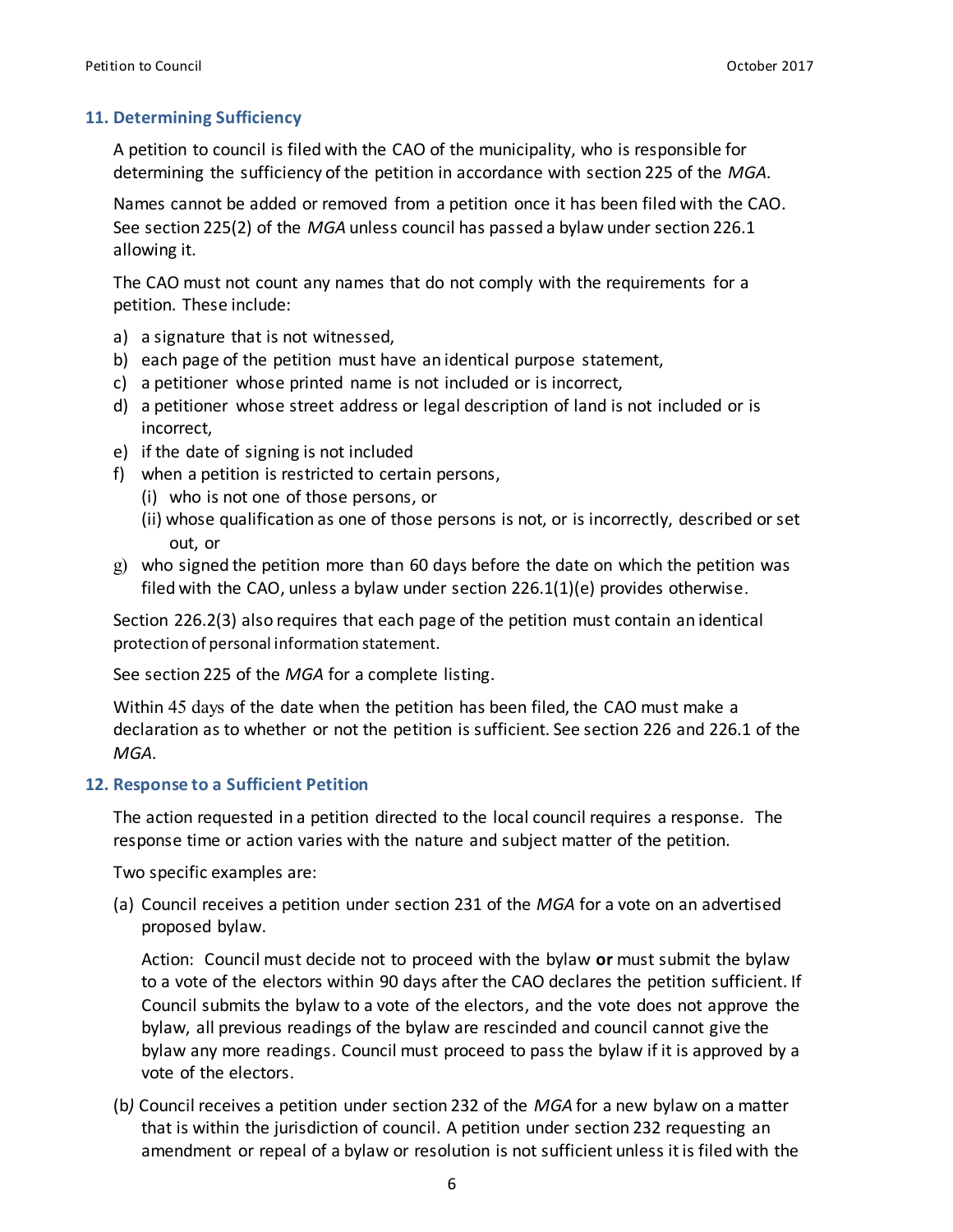CAO within 60 days after the day on which that bylaw or resolution was passed or, where a bylaw under section 226.1(1)(e) extends that period, within the extended period.

Action: Council must, within 30 days of the CAO declaring the petition to be sufficient, give first reading to the bylaw. Council then has the option of passing the bylaw within 30 days of the date of the first reading, or putting the bylaw to a vote of the electors within 90 days of the date of first reading. Council is bound by the results of a vote of the electors.

## <span id="page-9-0"></span>**13. Public Vote Bylaws**

Council is bound by the results of a vote of the electors under sections 233 and 234 of the *MGA*. Section 234 also outlines the time periods that must be adhered to when petitioning on bylaws that were previously subjected to a public vote.

Section 239 of the *MGA* states that a council may refuse to receive petitions on the same or similar subject for a period of one year following a vote of the electors on a bylaw or resolution.

## <span id="page-9-1"></span>**14. Delay of a Vote of the Electors**

Section 238 of the *MGA* states that if a valid petition requiring a vote of the electors is received within 12 months prior to a general election, Council can delay the vote to coincide with the general election.

#### <span id="page-9-2"></span>**15. Petitions for Local Improvements**

Ratepayers can petition for local improvements under section 393 of the *MGA*. Petitions for local improvements must meet the criteria set out in section 392 to be sufficient. In addition to meeting the general rules for petitions, a local improvement petition must:

- (a) be signed by two thirds of the owners who would be liable to pay the local improvement; and
- (b) represent at least half of the assessed value of the parcels against which the local improvement is to be applied.

Council can, under section 408, impose a local improvement for a sewer if council considers it to be in the public interest and the construction is recommended by a health officer. There is no right to petition against the local improvement in this instance.

Section 409 also allows council to assess the cost of constructing private connections for local improvements against the properties involved without the right of petition.

#### <span id="page-9-3"></span>**16. Additional Information**

If you still have questions after reading the applicable sections of the *MGA*, and reviewing this handout, please contact the Municipal Capacity and Sustainability Branch of Alberta Municipal Affairs at 780-427-2225, toll-free in Alberta by dialing 310-0000 first.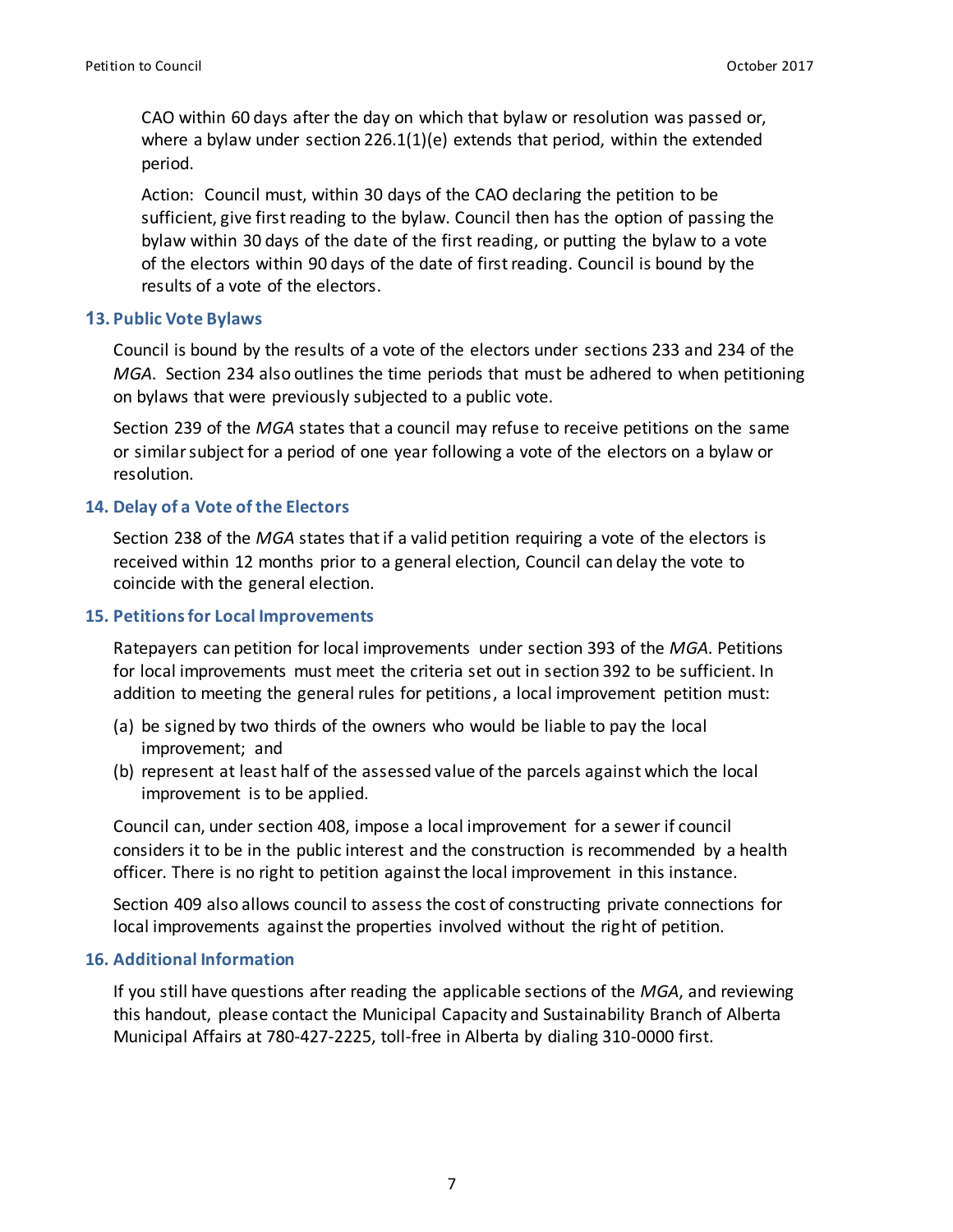#### **APPENDIX A**

#### **REFERENCES TO PETITIONS –** *MGA*

Identification of the pertinent sections of the *Municipal Government Act (MGA)* in regard to petitions

- rules and scope of petitions
- sufficiency requirements for a petition
- who can petition
- the normal number of petitioners required
- requirements for petition statement, signatures and documents
- counting petitioners to determine sufficiency
- reporting on the sufficiency of a petition
- 226.1 bylaws modifying petition requirements
- 226.2 protection of personal information in petitions
- petitioning council to hold a public meeting
- petition for a vote on an advertised bylaw or resolution
- petitioning for a new bylaw, or to amend or repeal a bylaw or resolution
- council's duty on receiving a valid petition
- petitions respecting "public vote bylaws"
- council required to comply with a vote on a question
- criteria to delay a vote of electors to a general election
- time limitations on petitions dealing with the same or a similar subject
- minimum times for changes to public vote bylaws
- petitioning rules modified for petitions for local improvements
- owners can petition for local improvements
- prohibition against petitioning against a local improvement for sewers in special circumstances
- prohibition against petitioning against the cost of connections to a local improvement
- inclusion of an outline of the petitioning procedures in the advertising requirements for a bylaw or resolution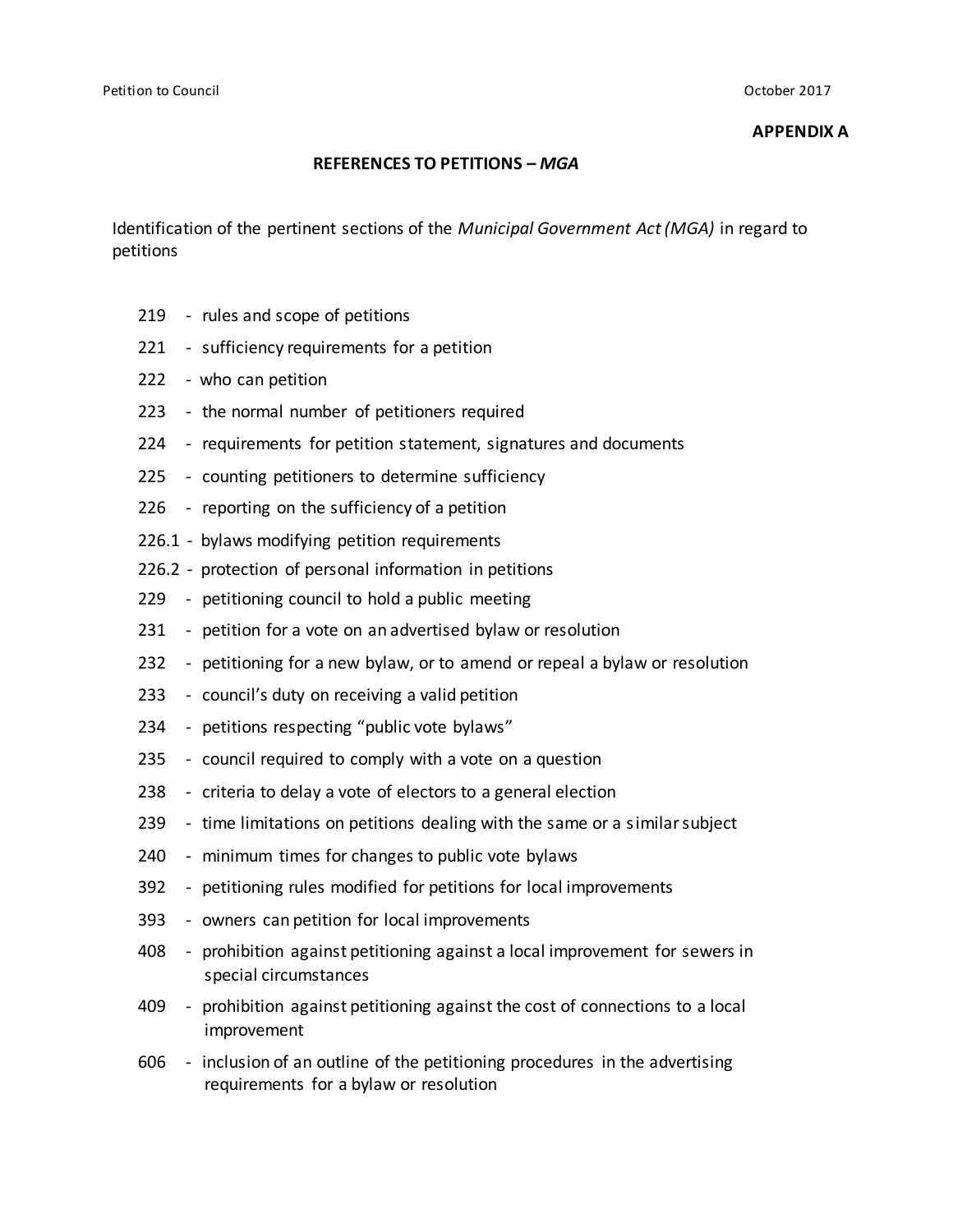#### **APPENDIX B**

#### **Witness Check List**

- Read the relevant sections of the *Municipal Government Act (MGA)* and the *Local Authorities Election Act (LAEA).*
- $\Box$  Ensure you have read and understand the Witness Affidavit prior to collecting any signatures. (Appendix E)
- $\Box$  Ensure each petitioner signature that you witness is an eligible elector of the municipality by asking if they are:
	- a Canadian citizen, over 18 years of age, and a resident of the municipality, and in the case of a summer village, an owner of property.
- $\Box$  Ensure you personally see the person complete the petition document.

#### **After collecting signatures:**

 $\Box$  Ensure you complete the Witness Affidavit (Appendix E), and that it is properly signed by a Commissioner for Oaths.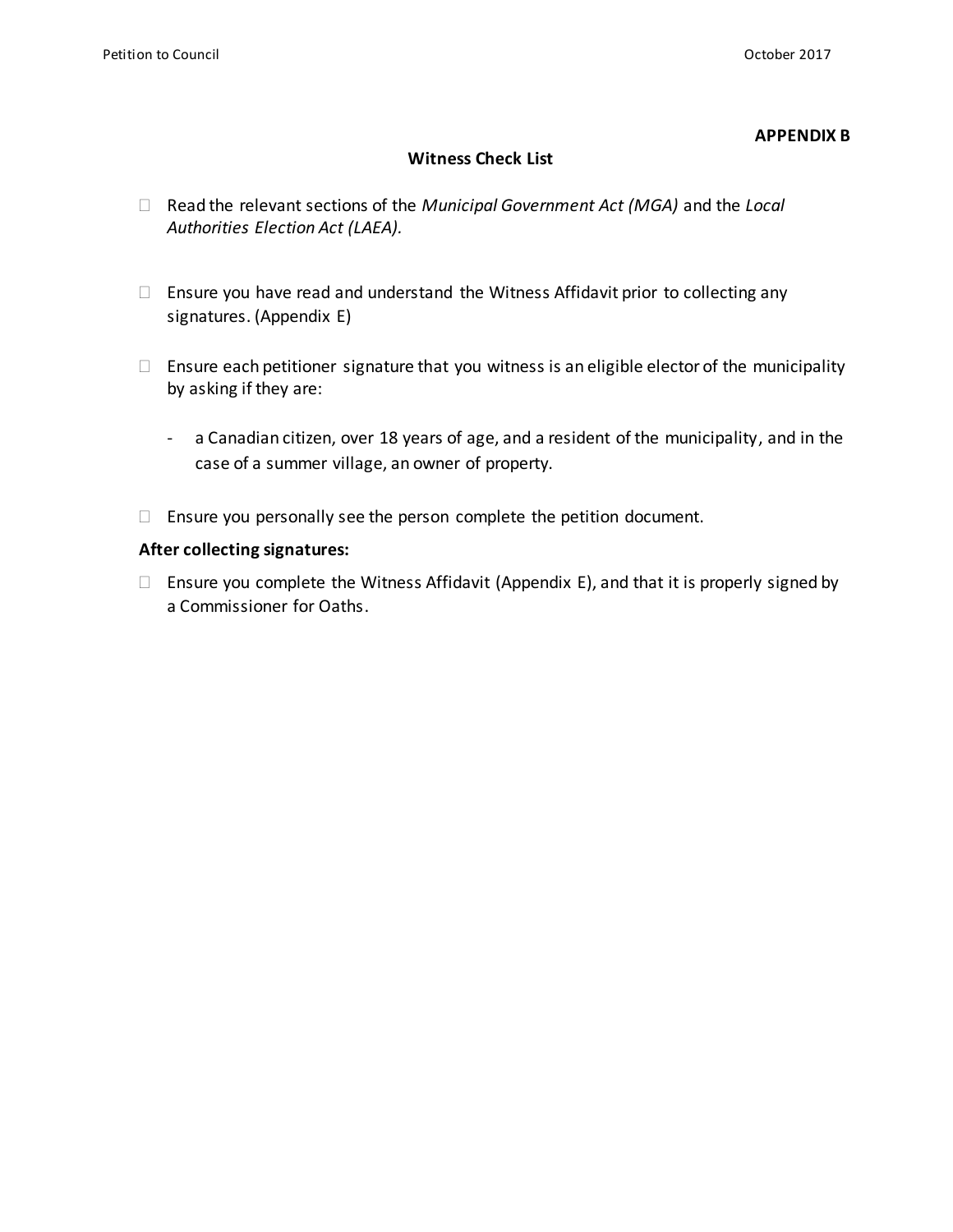#### **APPENDIX C**

#### **Representative of Petitioners Check List**

- Read the relevant sections of the *Municipal Government Act (MGA)* and the *Local Authorities Election Act (LAEA).* Ensure you are aware of any Municipal Bylaw regarding petition requirements.
- $\Box$  Be aware of the number of signatures required for the type of petition you are presenting.
- $\Box$  Ensure the Witnesses are aware of their responsibility.

When a petition is received by the CAO, it **must** include:

- $\Box$  Each page of the petition must contain an identical statement of the purpose of the petition (Appendix D).
- $\Box$  Each page of the petition must contain an identical statement of the protection of personal information on petitions (Appendix D).
- $\Box$  A completed Witness Affidavit for each witness (Appendix E), properly signed by a Commissioner for Oaths.
- $\Box$  A signed and dated Statement of Representative Petitioners (Appendix F).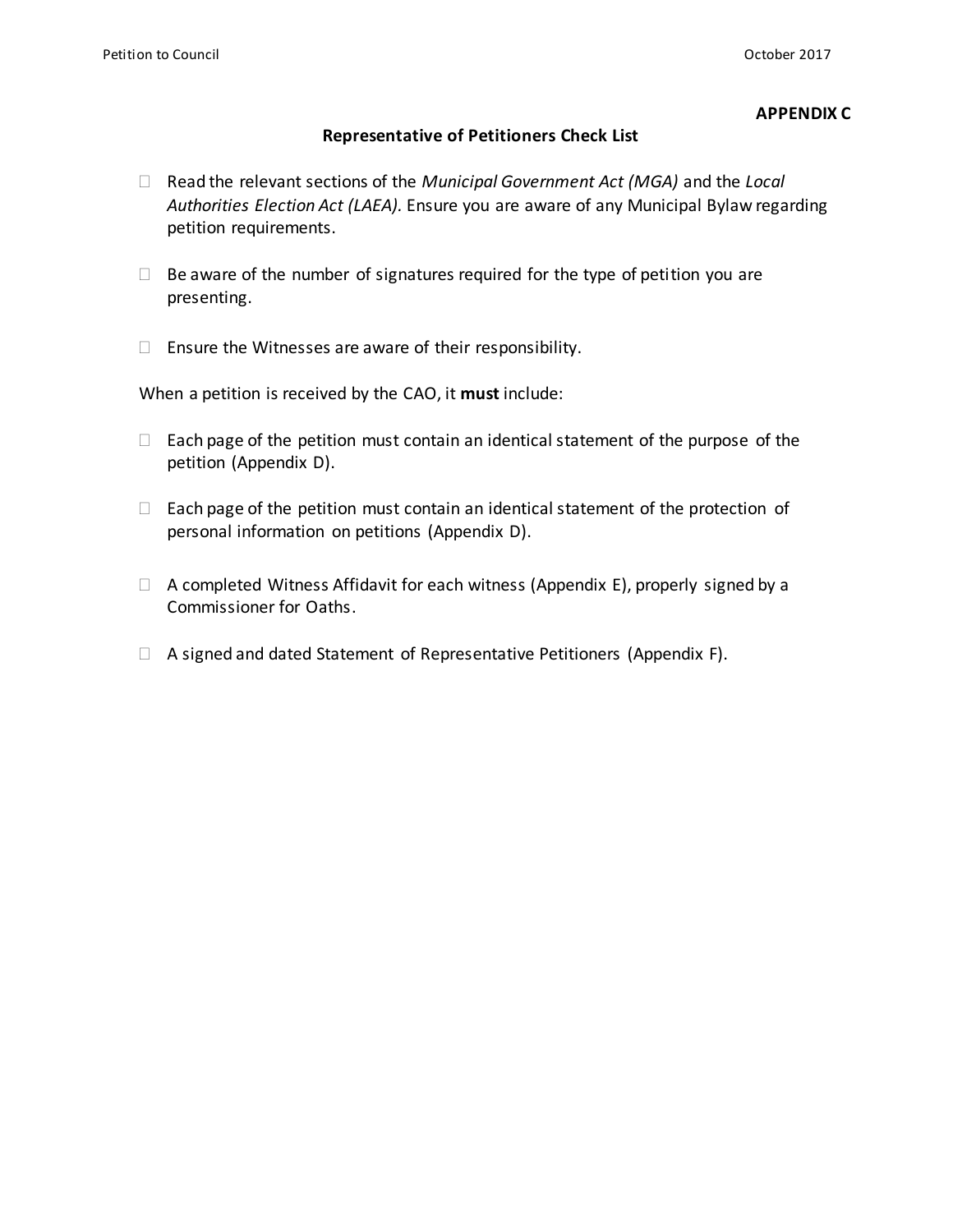The personal information contained in this petition will not be disclosed to anyone except the chief administrative officer and the chief administrative officer's delegates, and will not be used for any purpose other than validating the petition.

#### **PETITION BY ELECTORS Page**

(pursuant to the *Municipal Government Act* and amendment's thereto)

To: The Council of the (type of municipality) of (name of municipality), in the Province of Alberta.

The undersigned persons, being electors of the (type of municipality) of (name of municipality), in the Province of Alberta, hereby petition the council of (name of municipality) for/to:

**(2)** *Accurately state purpose and objectives of Petition in this space.*

# **EACH PETITIONER, by signing this petition, certifies that he (or she) is an elector of the (type of municipality) of (name of municipality).**

| <b>Signature of Petitioner</b> | <b>Printed Name</b> | (3) Street Address or Legal Land<br><b>Description</b> | Phone Number | <b>Email Address</b> | $(4)$ I am an elector of<br>this municipality | Date | (5) Signature of Adult<br><b>Witness</b> |
|--------------------------------|---------------------|--------------------------------------------------------|--------------|----------------------|-----------------------------------------------|------|------------------------------------------|
|                                |                     |                                                        |              |                      |                                               |      |                                          |
|                                |                     |                                                        |              |                      |                                               |      |                                          |
|                                |                     |                                                        |              |                      |                                               |      |                                          |
|                                |                     |                                                        |              |                      |                                               |      |                                          |
|                                |                     |                                                        |              |                      |                                               |      |                                          |
|                                |                     |                                                        |              |                      |                                               |      |                                          |

#### **NOTES:**

- 1. This form is a suggested form only and is prepared by Alberta Municipal Affairs for the information and convenience of interested individuals. It has no legislative effect. For certainty, **legal advice should be sought when a petition is being considered**.
- 2. Each page of the petition shall contain accurate and identical statements of the purpose and objectives and on personal information privacy.

3. In the absence of a street address, specify the legal description of the property on which the petitionerresides.

- 4. Each petitioner shall indicate that they are an eligible elector of the municipality by checking this field. A Canadian citizen, over 18 years of age, and a resident of the municipality. (See Sections 12, 47 and 48 of the *Local Authorities Election Act (LAEA)* for further information.)
- 5. Each person witnessing a signature on the petition is required to sign an Affidavit that to the best of their belief, the persons whose signatures they witnessed are electors of the municipality. See Appendix E.

**APPENDIXD**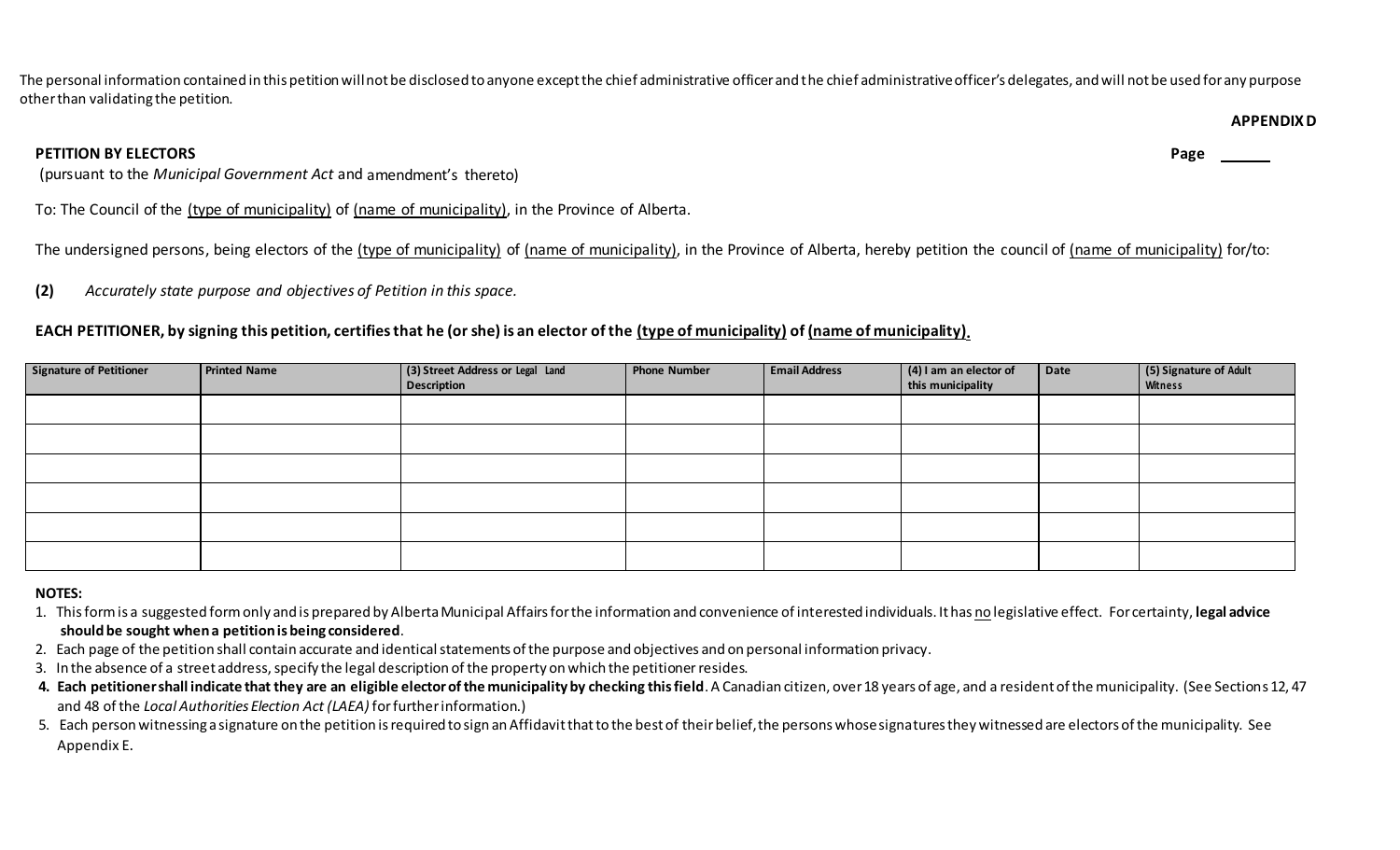#### **APPENDIX E**

#### **AFFIDAVIT**

I, (name) **Fig. 2** and *n* pursuant to the *Municipal Government Act* and amendments thereto, of the (type of municipality) of (name of municipality), in the Province of Alberta, MAKE OATH AND SAY:

- 1. THAT I was personally present and did witness those signatures on the attached petition where I have signed my name as an adult person.
- 2. THAT to the best of my knowledge the persons whose signatures I have witnessed on this petition are electors of the (name of municipality).
	- a. An eligible elector, at a minimum, is a Canadian citizen, over 18 years of age, and a resident of the municipality. (See Sections 12, 47 and 48 of the *Local Authorities Election Act (LAEA)* for further information.)
	- b. I personally observed each person complete the petition document.

| SWORN (or affirmed) before me at                                             |                                                                   |
|------------------------------------------------------------------------------|-------------------------------------------------------------------|
| in the Province of Alberta,                                                  |                                                                   |
| this day of                                                                  | (Signature of person who witnessed<br>signatures on the petition) |
| 20                                                                           |                                                                   |
|                                                                              |                                                                   |
| A Commissioner for Oaths/Notary Public in and<br>for the Province of Alberta |                                                                   |
| *(PRINT OR STAMP NAME HERE)                                                  |                                                                   |
| MY APPOINTMENT EXPIRES                                                       |                                                                   |
| *(Must be legibly printed or stamped).                                       |                                                                   |